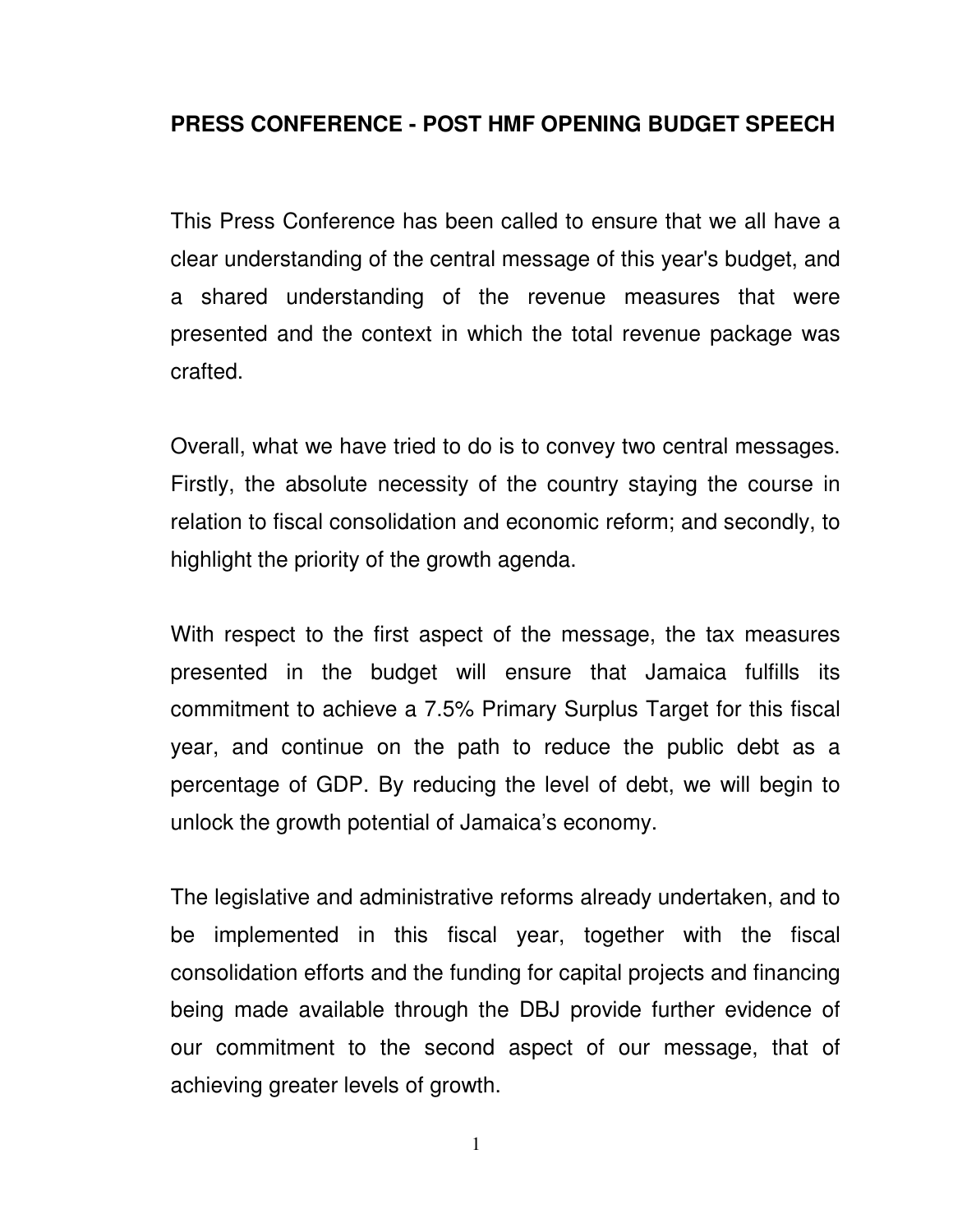We must not forget that Jamaica has suffered from a serious 'trust deficit' with our international development partners who believedcertainly at the beginning of this administration- that Jamaica was not serious about rehabilitation of the country's economy, and taking the actions necessary to restore the economy to sustainable growth.

 We must also not forget the sacrifices that have been made to get us to where we are now in the programme of economic reform. I am referring to the public sector workers who agreed to a further three years of wage restraint. I am referring also to the Bondholders, to our creditors, including pensioners and others who agreed to lower returns on their investment in order to facilitate the reform effort; and of course, we should remember the general populace of Jamaica who endured increases in the cost of the living.

 "The only way out of our present difficulties is to continue with the programme, pass more IMF tests, get access to more multilateral support, secure investments and achieve our mission of sustained economic growth, and job creation." (Quote from Budget Speech)

 Thus far the sacrifices have not been in vain; they are working. Growth has returned. Agriculture, Mining , Tourism, Construction and the ICT/BPO sectors are all growing at credible levels. I indicated in my budget speech that last year, the DBJ provided \$8.2 billion in loans which unlocked \$15.0 billion of investment. Another encouraging sign has been the growth in activities in the MSMEs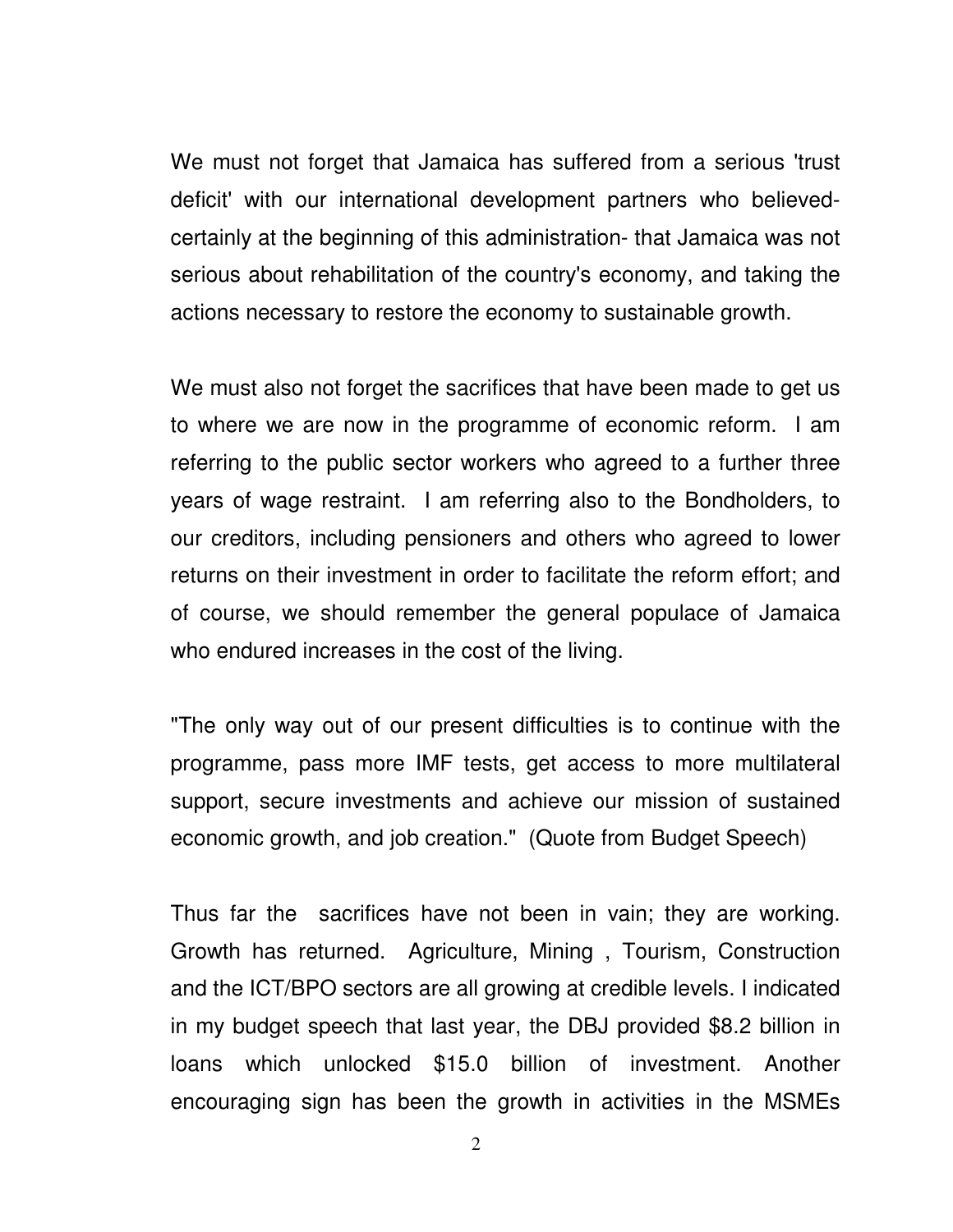sector of the economy which last year received funding from the DBJ of approximately \$2.3 billion which exceeded the target set by 15%.

## **SPECIFICS OF THE BUDGET FOR 2014/15**

 The budget for 2014/15 has been set against the background of the critical importance of attaining the primary surplus target, which is one of the most important targets against which fiscal performance is measured. Expenditure has had to be contained and kept in line with the country's ability to fund government's operations.

 The 2014/2015 expenditure budget is estimated at \$540.1 billion, \$233bn or 42% will go towards debt servicing and \$324bn and the remainder will go towards wages and salaries, capital projects and recurrent programmes. Some \$161bn has been provided to meet wages and salaries of public sector workers.

 Within the limits of the available resources, strong commitments have been made (i.e. increases beyond the rate of inflation) towards:

- social expenditure;
- improving the physical infrastructure: and,
- improving public security and the justice system.

 With respect to social expenditure, a total of \$22.6 billion has been reserved for a set of social programmes. This represents an increase of approximately \$2.0 billion over the amount provided last year and will allow for increases, among other things, to PATH beneficiaries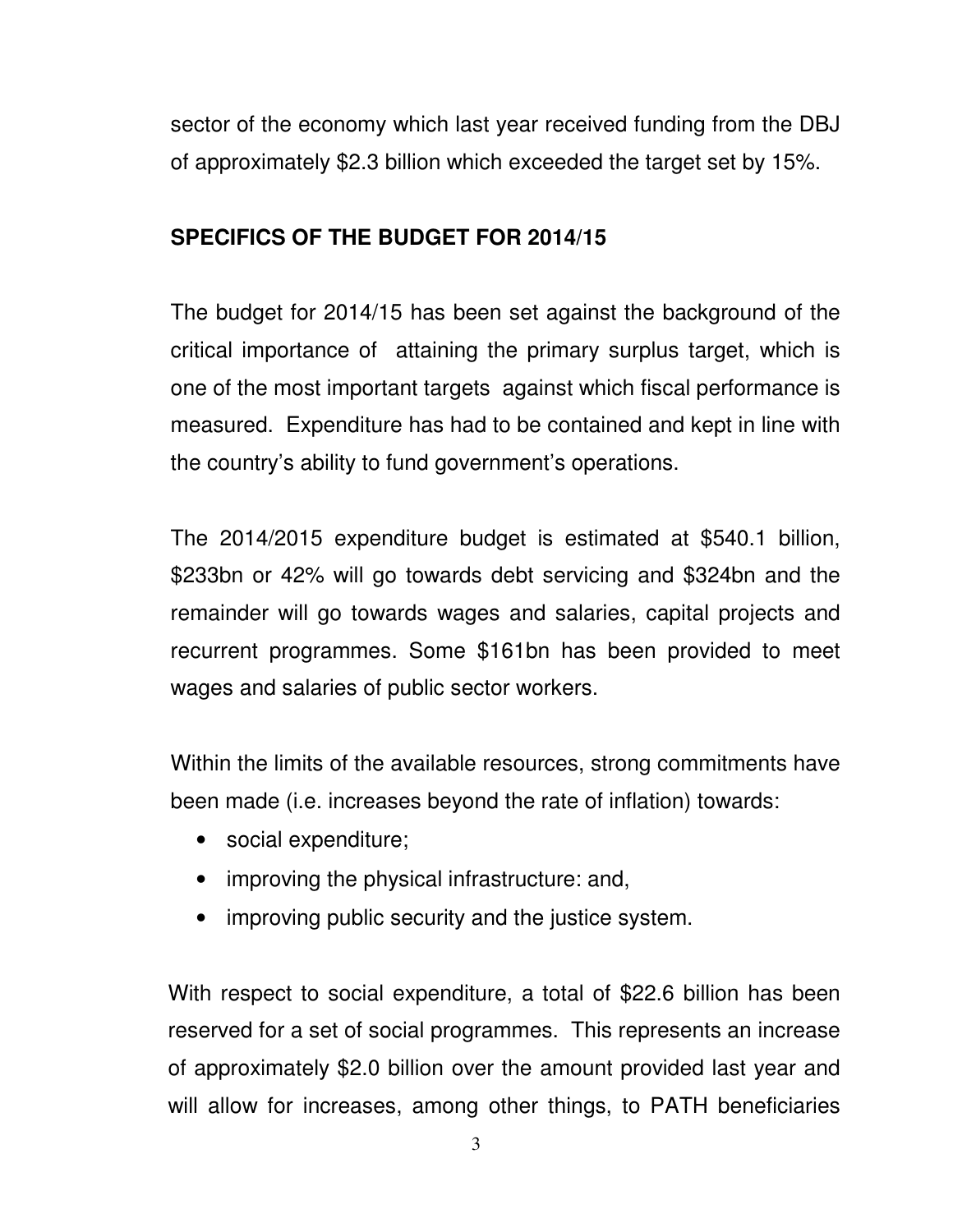similar to that given last year. To this must be added, the assistance provided to the Students' Loan Bureau and the measures to be implemented that will enhance access to the SLB. For example, agreeing to an increase in the age for guarantors and changing the method of computation of interest payable.

 With regard to spending on physical infrastructure in this year's budget, the primary focus will be on road infrastructure which will be executed through MIDP and other programmes of the Ministry of Transport, Works and Housing. This infrastructure development is important to growth and a necessary convenience for people in their individual communities.

• Capital expenditure will be enhanced by the Investment and Capital Expenditure of other public bodies. Investment infrastructure and expenditure on other capital projects of the public bodies, particularly of the NWA and NHT, are estimated at \$53.9 billion.

## **FINANCING THE 2014/15 BUDGET**

• This year's central government budgeted expenditure amounts to \$540.1 billion and with revenues and grants projected at \$421.2 billion, there is a funding gap of \$118.9 billion. This is to be financed by loan receipts of \$110.9 billion, utilization of balances in the banking system of \$1.4 billion and inflows from new revenue measures of \$6.7 billion.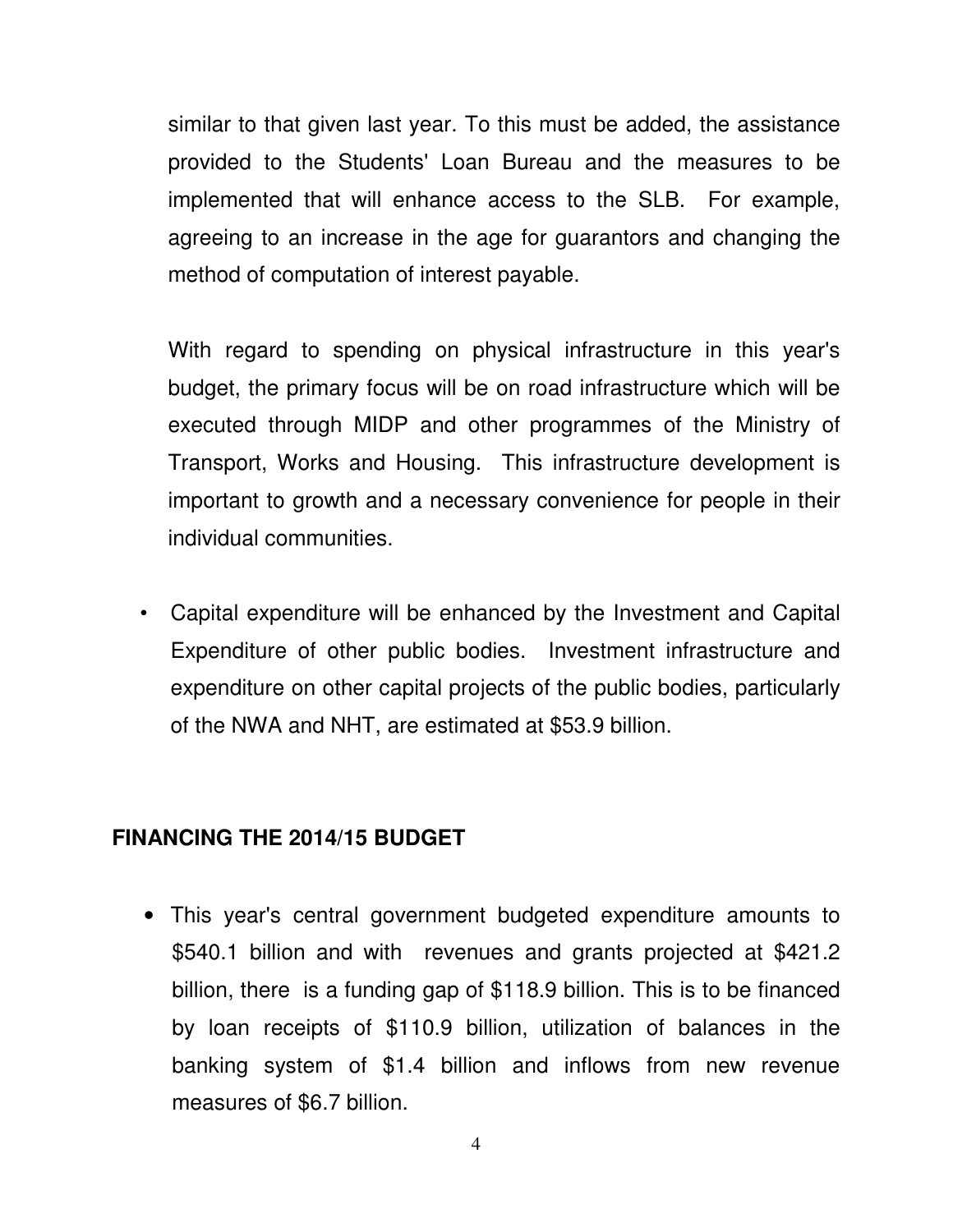- It is worth noting that this is one of the smallest revenue packages ever presented, particularly as some \$1.2 billion of the revenue package represents a transfer from the Road Maintenance Fund to the Consolidated Fund. So the 'real' revenue package is \$5.5 billion.
- I had indicated in January of this year that there was no intention to introduce new taxes in this fiscal year 2014/15. However, revenue fell short of expectations in the last quarter of the fiscal year (In fact there was a revenue shortfall of about 5% for the full fiscal year) due to factors beyond our control such as the decline in oil prices which reduced the ad valorem tax take, and the general reduction in the value of imports which meant that taxes collected at the border were much lower than expected. There were also changes in the structure of employment, that we are now investigating, which suggest that more persons are being employed on contracts which resulted in a fall-off in PAYE collections.
- This highlights the perennial problem that we face, that is the case of **"too few pay and too many don't pay".** As far as the tax/GDP ratio is concerned, Jamaica with a tax/GDP ratio of 23% is on the lower end of this ratio when compared to other countries in the region which are at a similar stage of economic development.
- The reality is that when we initially looked at the budget in December last year, there was a financing gap of about \$10.0 billion and this position worsened by February , with a reduction in tax revenue. This was whittled down to the \$6.7 billion through fees from existing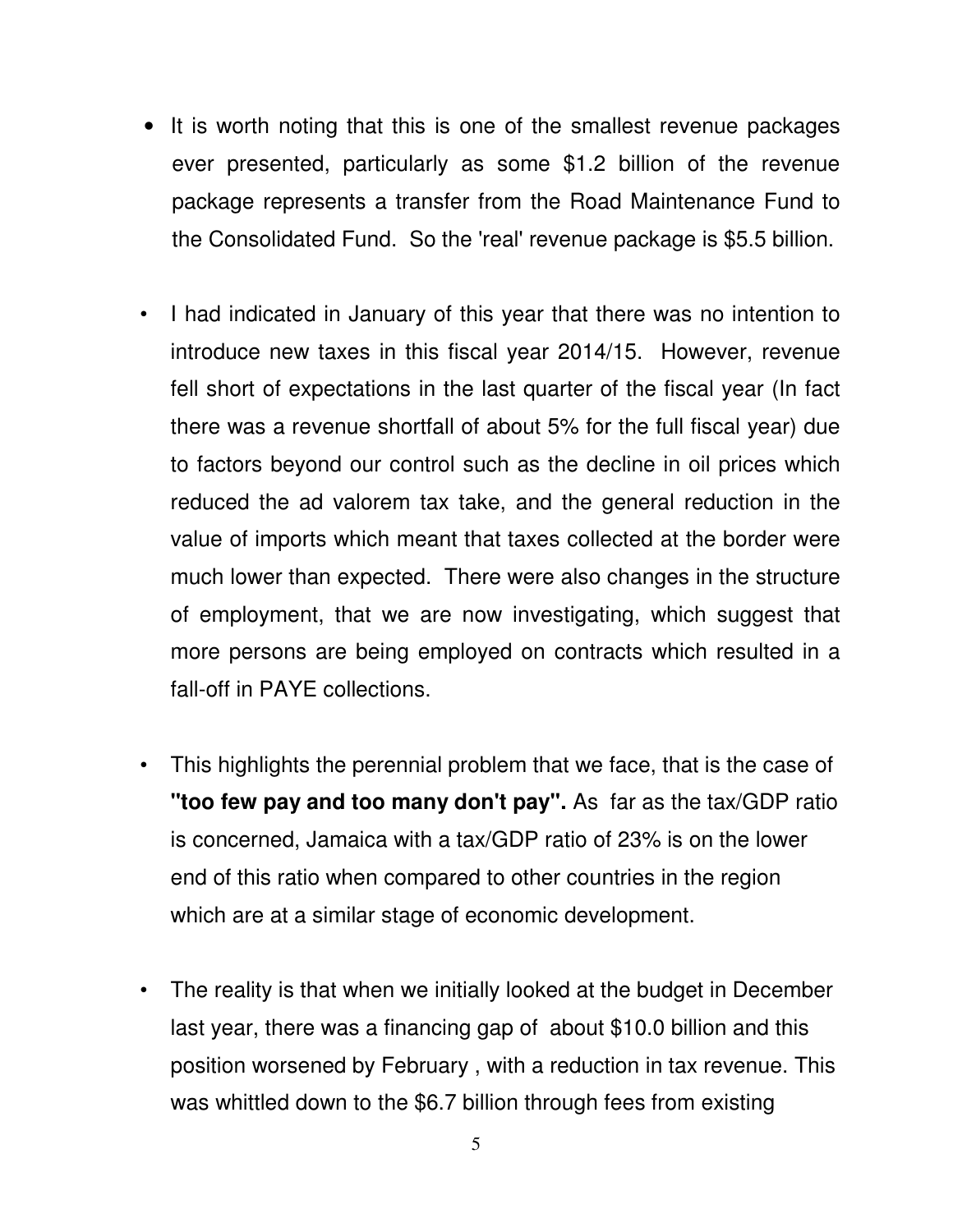licences and sale of new licences in the telecommunications sector ; projected collection of taxes that were previously announced but not collected and projected increased compliance efforts. For example, the Minimum Business Tax and adjustments in relation to BGLC were previously announced but not collected because the requisite legislative amendments were not passed.

- Given that deviating from the 7.5% Primary Surplus Target was not an option because of our commitments to bondholders and international development partners and the capital markets (because the budget includes borrowing from all three), there was no other option but to introduce additional tax measures. It was not an option because it would have negated all the sacrifices made by the various stakeholders and would have put us back to where we started. It was not an option because as borrowers, we would have been closed out of access to the multilateral agencies, domestic bondholders and international capital markets. The improvement in our sovereign credit ratings would have been wiped and the 'trust deficit' would be widened further than before.
- Let me restate with absolute clarity what I said in the Parliament; the imposition of revenue raising measures is not something that this administration takes lightly. For this reason a number of revenueraising alternatives were examined, but all the alternatives considered would have placed more burden on ordinary Jamaicans the people less able to pay and would have had more far reaching negative impact on the economy. There was also a concern about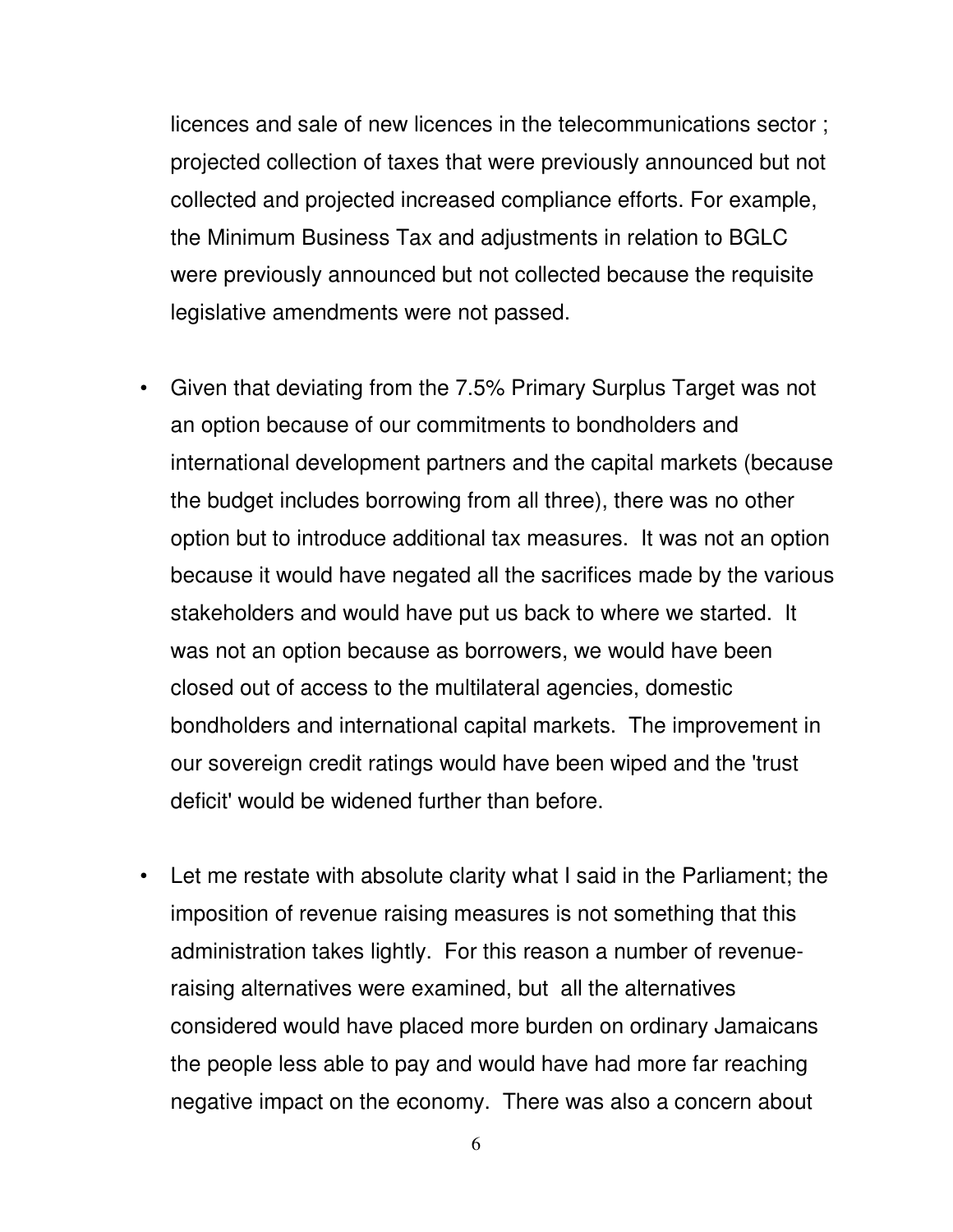not imposing taxes that would do anything to disrupt the genral trajectory of a downward trend in rates which is a central tenet of the tax reform effort.

- What were the alternatives posited?:
	- Raise the rate of Personal Income Tax. This would have gone against the general principle of lowering rates and continued to affect the same burdened group of taxpayers. (PAYE Group)
	- Raise the rate of GCT. This likewise would have sent a confusing signal about the principle of lowering of rates and would have been burdensome.
	- Revert to the previous administration's position of the imposition of GCT on all residential customers that was introduced. Lowering the threshold for payment of GCT on electricity for residential customers would have resulted in a substantial increase in the number of persons facing increased costs. Consideration was also given to the especially some of the persons engaged in micro enterprises activities who operate out of residential properties and who would therefore have been affected by this measure.
	- Impose a SCT on sweetened drinks. This would have been difficult to explain and collect and would have put a burden on parents who now put sweetened fruit drinks in children's lunch boxes.
	- Expand the list of items subject to GCT. This would have met an increase in the number of basic items being subject to GCT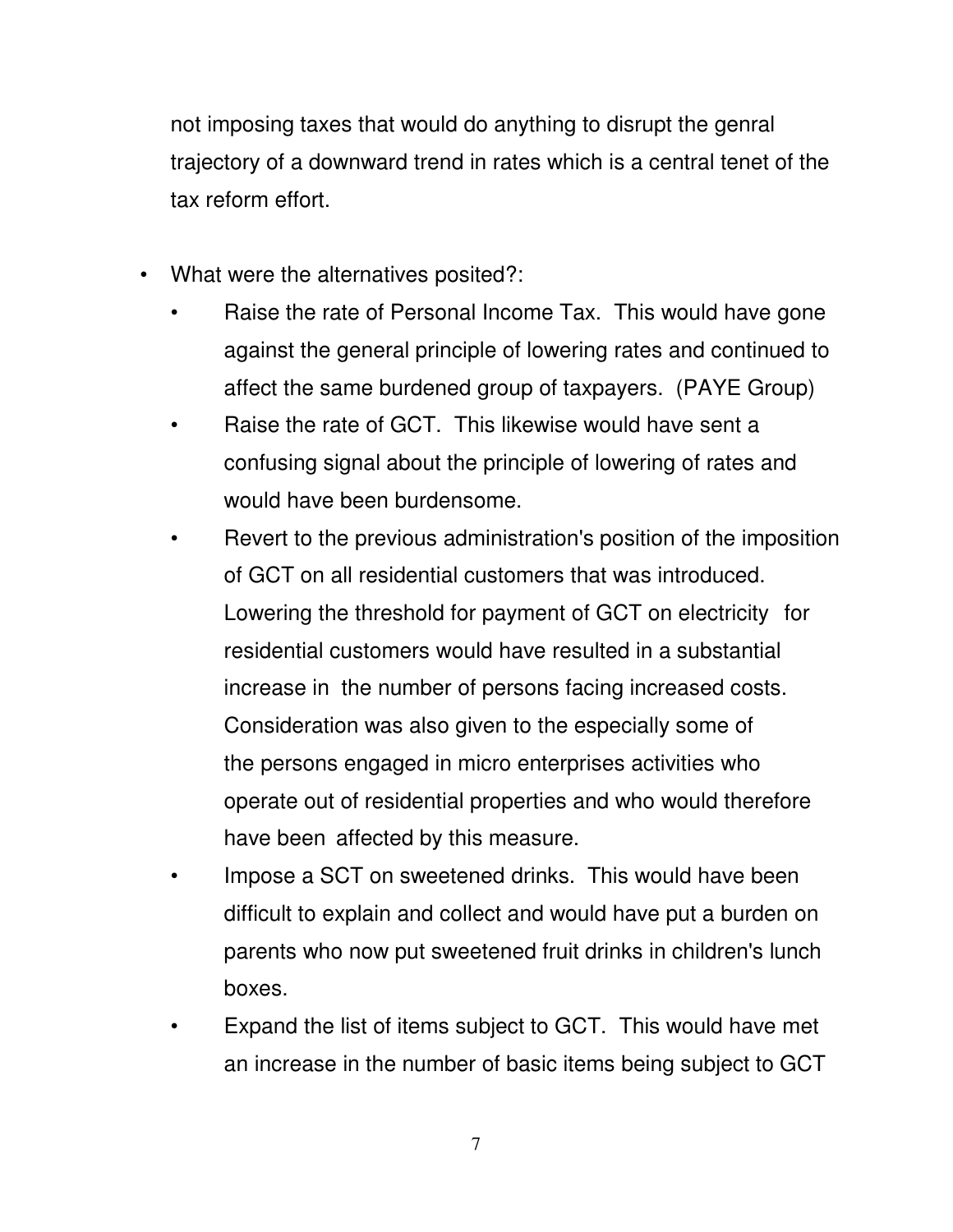and these items, again, are used substantially by the most vulnerable in the society.

- Increase the tax take from petroleum. This would have had an adverse impact on all sectors of the economy because of the pass-through effect of petroleum prices and the inflationary impact would have been severe.
- In looking at the alternatives, we asked the question: Are there options that have a wide enough base that would allow for a low tax rate and still achieve the desired revenue yield?
- The fact is that we had a case of "Anywhere you turn, macka gwine juck you". We had to pick the "macka" that caused the least pain.
- We have tried to craft a tax package that is aimed at having the least impact on the most burdened taxpayer.
- With respect to the institutional levy on certain financial transactions, let me repeat what I said in the House. It is clear that what is intended is a levy on the deposit-taking institutions and securities dealers. A particular method is to be used to compute the revenue measure .
	- (i) This levy will be chargeable on all withdrawals from deposit taking institutions by way of:
		- (a) Electronic Banking
		- (b) Point of Sales transactions
		- (c) Cheques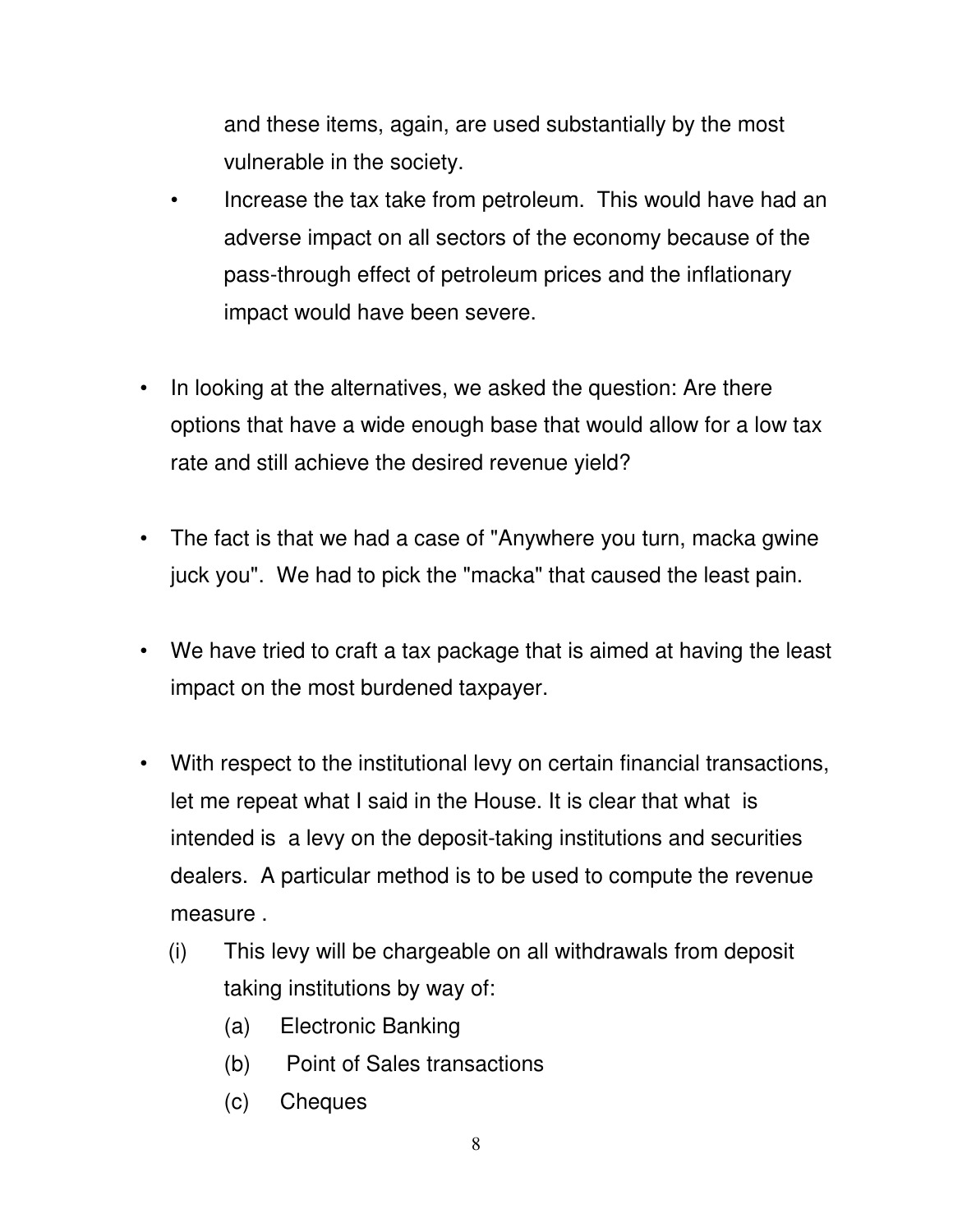- (d) ABM/ATM/ETM or over the counter
- (e) Internet Transfers (with the exception of transfers between accounts of the same person in the same financial institution)
- (ii) This levy will be charged on encashments from securities dealers whether partial or in full.
- The levy is intended for the institution to pay.
- However, if the institution wishes to pass on the costs, partially or in full, let us examine the impact that it will have.
- If all the cost of the transaction is passed on and with the rate used for transactions up to \$1mn. being 0.1%, which means that:
	- for a withdrawal of \$1000 transaction, the levy would be \$1.00,
	- for a withdrawal of \$400,000 the levy would be \$400 and,
	- for a withdrawal of \$1 million, the levy would be \$1000
- This possible cost to the taxpayer must also be looked against the background of the increase in the income tax threshold by \$49,920 which provides taxpayers with \$12,480 in tax relief per year. Based on this calculation, the taxpayer would have to make withdrawals of in excess of \$12.8 million (of at most \$1m each) before he exhausts the income relief gained from the income tax threshold increase.